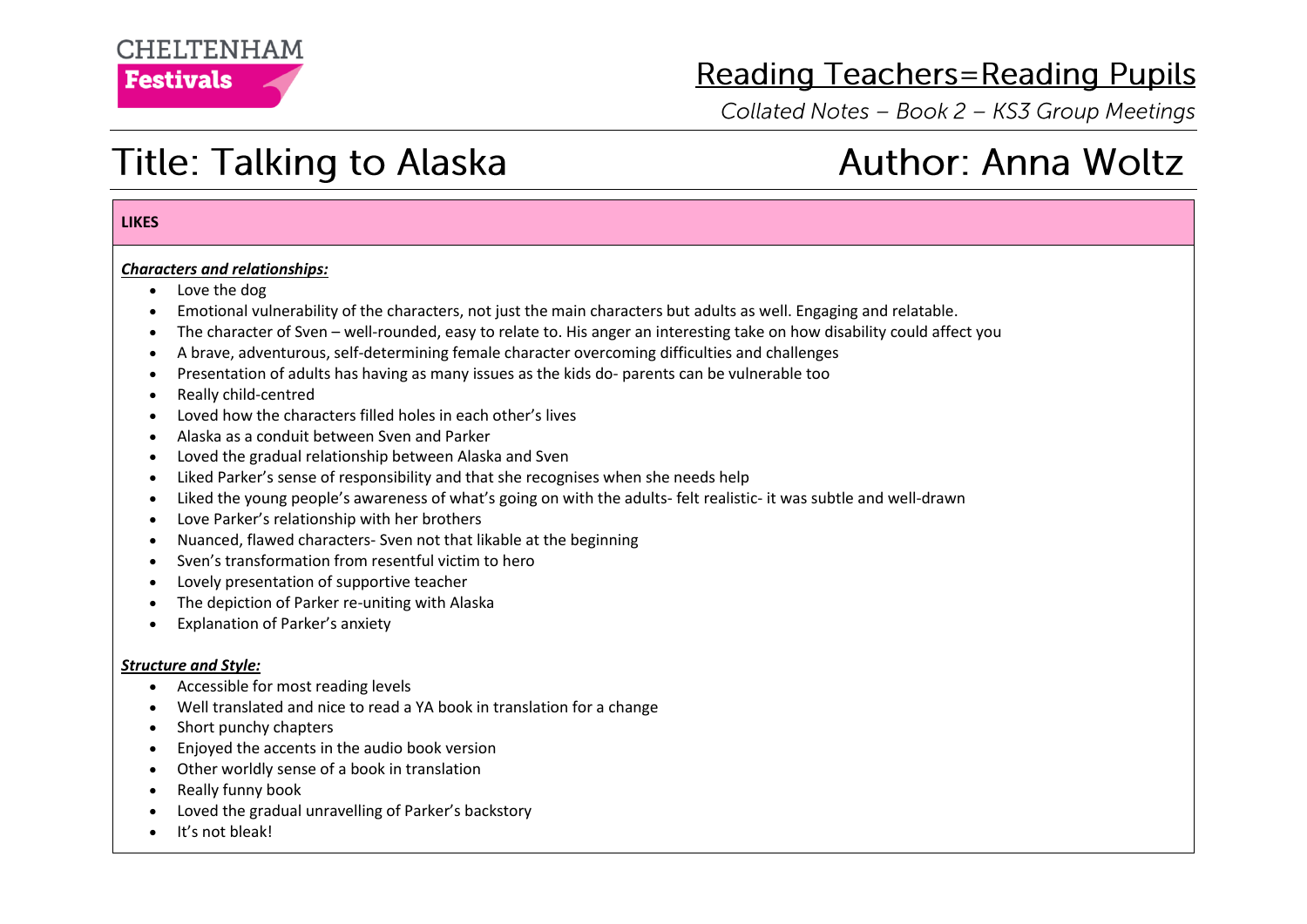

# **Reading Teachers=Reading Pupils**

Collated Notes - Book 2 - KS3 Group Meetings

## **LIKES**

- Different perspectives were presented really well and may introduce students to a wider repertoire of literary techniques to imitate and use in their own writing.
- Dual narrative worked really well
- So relieved that the dog didn't die
- It's so deep but in a light, accessible way- deceptively simple but sophisticated
- The more fantastical elements also might lead to fruitful discussions around whether they worked in the novel; whether students might like to try writing in a similar way or not

### *Themes: Epilepsy/Mental Health/Moral Ambiguity/Social Media*

- Personal connection with epilepsy good to see the representation and have a different setting/culture
- The ticking time bomb of Sven's seizures unusual way to create tensions and gave an insight into his life
- it touched on the harm and in some cases the debilitating nature surrounding social media which would relate to KS3 readers and provide a stimulus for discussion
- The break into Sven's room though fantastical in some ways also believable. Might lead onto interesting discussions around whether students have ever had to break in somewhere.
- Appealing to a young person's sense of adventure and risk taking
- Relating to a young person's sense of acting without considering the consequences
- Offering opportunities to think, discuss and debate the moral dilemmas surrounding breaking into someone's room within in a modern context
- Positive with accepting differences and understanding of life-changing illness or trauma and positives and negatives of social media especially for younger Year 7 readers
- Good story to highlight the roles of service/assistance dogs
- Exploring differences and developing empathy
- Looking at different and invisible disabilities, which some students have experience of
- Wholesome story- moral lessons/message
- Presentation of mental health- hard but not sensationalised or overly dramatized
- Realistic inclusion of technology- they google things, use social media etc.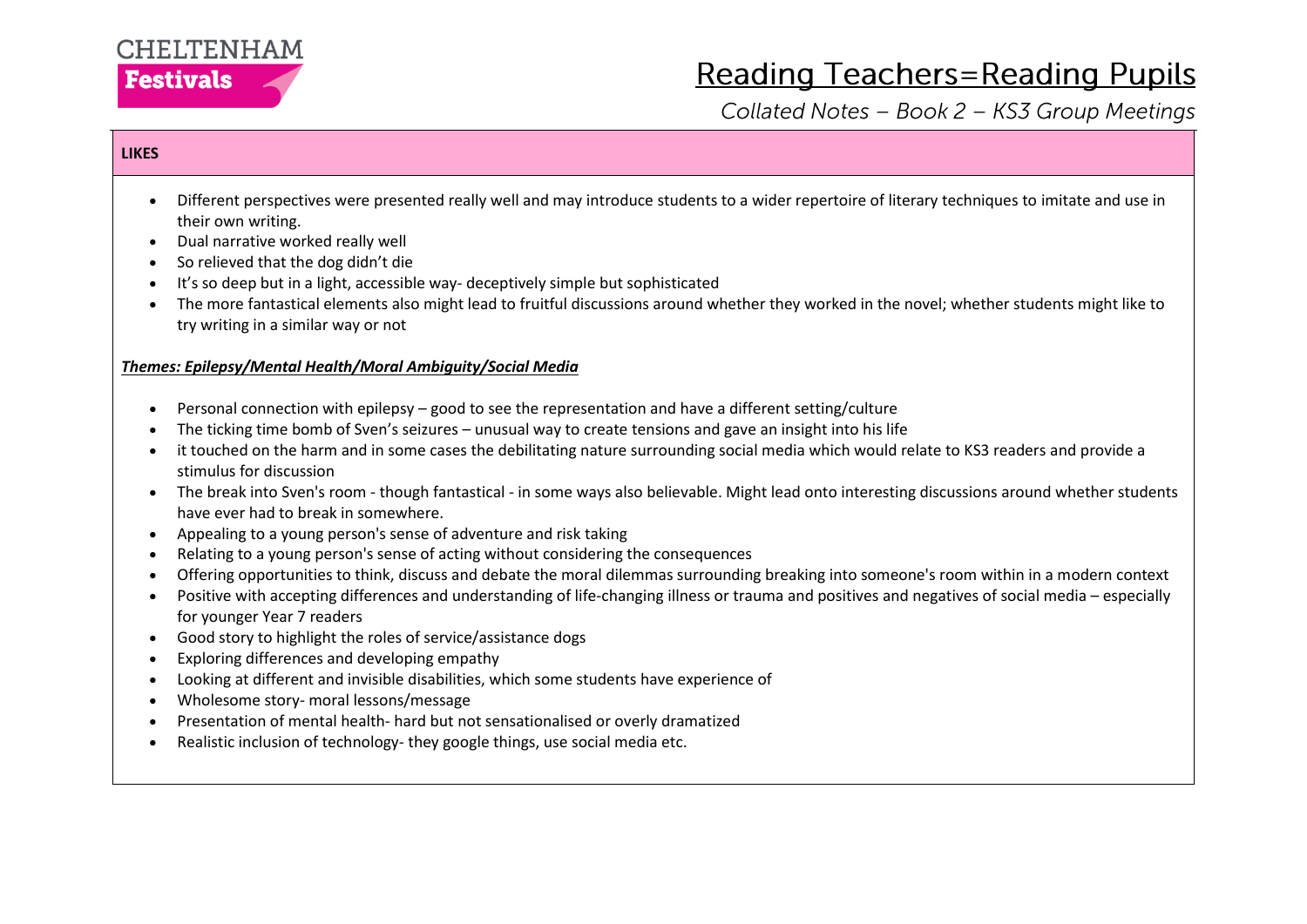# CHELTENHAM **Festivals**

# **Reading Teachers=Reading Pupils**

Collated Notes - Book 2 - KS3 Group Meetings

### **DISLIKES**

- Some themes were cliched
- Moral ambiguity of Parker breaking into Sven's house
- Unsure about a young person going out at night, wearing a balaclava quite negative
- Concerned about the message to students e.g., to fight crime themselves, in a dangerous situation
- A bit too nice and cliched
- The ending felt that Parker and Sven wouldn't be friends at the end… may only agree not to dislike each other
- Some felt that the voices in each chapter were not written distinctively enough: However, another member, who listened to the audio book on audible (available free) said that the voices were very distinct – Parker's quicker, erratic and Sven's slow.
- Didn't like Sven too cold/a bully
- Parker breaking into Sven's room. Not believable/a bit creepy. If a boy was breaking into a girl's room it would definitely be creepy!
- Some unbelievable elements lots of coincidences, triangulating the phones to catch the bad guy, he's the only person in the world with those trainers etc
- Setting would have liked more sense of Holland as a place and culture. Trying to be too universal?
- Wanted more depth a problem with the dual narrative?
- Lacked poetry, too much telling not showing
- Bit twee at times didn't need every single plot element to be tied up neatly with a happy ending
- Enjoyed the first part but it tailed off/became a bit repetitive
- Why make it a romance? Seemed a bit forced and would have preferred just a friendship
- Rushed presentation of parents- seemed 2 dimensional
- Unrealistic happy ending- false hope of dad suddenly being fine?
- Disliked the scene where they are following the robber
- Disliked the scene that discussed the patriarchy as Parker didn't have good enough response despite being a strong character
- Not sure about front cover- would kids in KS3 want to read about a dog?
- Implausibility of triangulating phones- magically getting fixed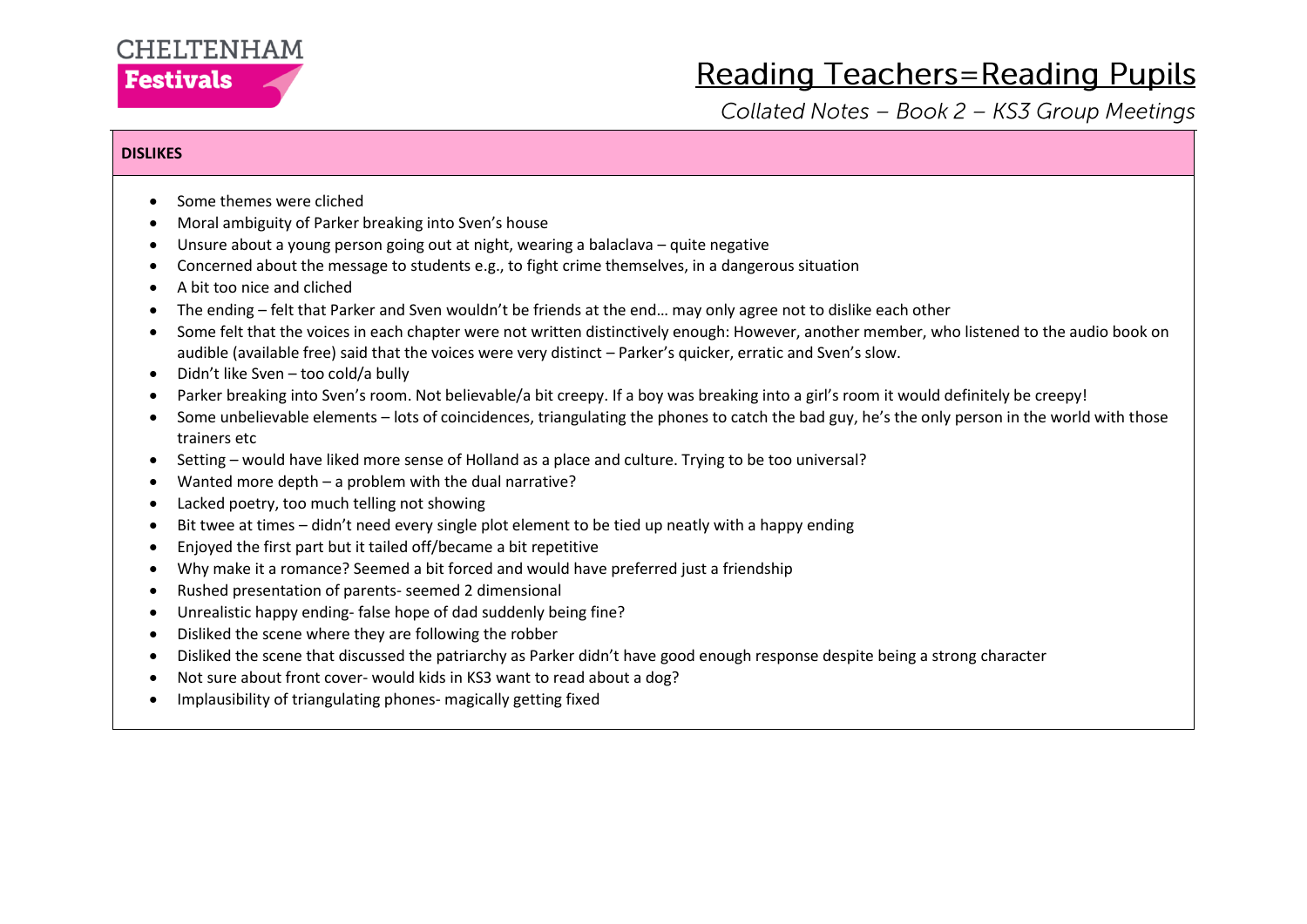

# **Reading Teachers=Reading Pupils**

Collated Notes - Book 2 - KS3 Group Meetings

### **PUZZLES**

- Mentioned that in Parker's family there are 4 children with ADHD why didn't we explore this aspect of Parker more?
- For that many coincidences to be believable it must be quite a small town? But if so, would the robbers stay around?
- Parker going to Sven's bedroom in her balaclava, is she somehow acting out the attack on her parents' shop?
- How come Sven didn't recognise Parker?
- Does the writer have personal experience with epilepsy?
- Thoughts that younger readers may not be able to assess the ages of the characters, with them being in Class 1B
- The fact that when the Police were called, they didn't follow it up and just said phone the hotline. Pupils may be worried about phoning the police in future with genuine concerns thinking that they won't help.
- Thought the dog would talk!
- How did they train the dog to be a service dog so quickly?
- How did dad recover so quickly?

### **PATTERNS (Within this book and links to other books and real-life experiences)**

#### *Within the novel*

- Alternate chapters creating a dual narrative between Parker and Sven
- Links between the narratives same event from different points of view
- Break ins and balaclavas
- How to be safe, but live your life
- Motif- on mars- unknown situation, all struggling
- Control- needing to be in control- trauma, risk as coping mechanism
- Call to adventure- think, feel, do- illness and trauma
- Acceptance
- Separation- making difficult choices- head and heart
- Layout of chapters- different for the two characters- more spacing and disjoined for Sven
- Figurative language about the dad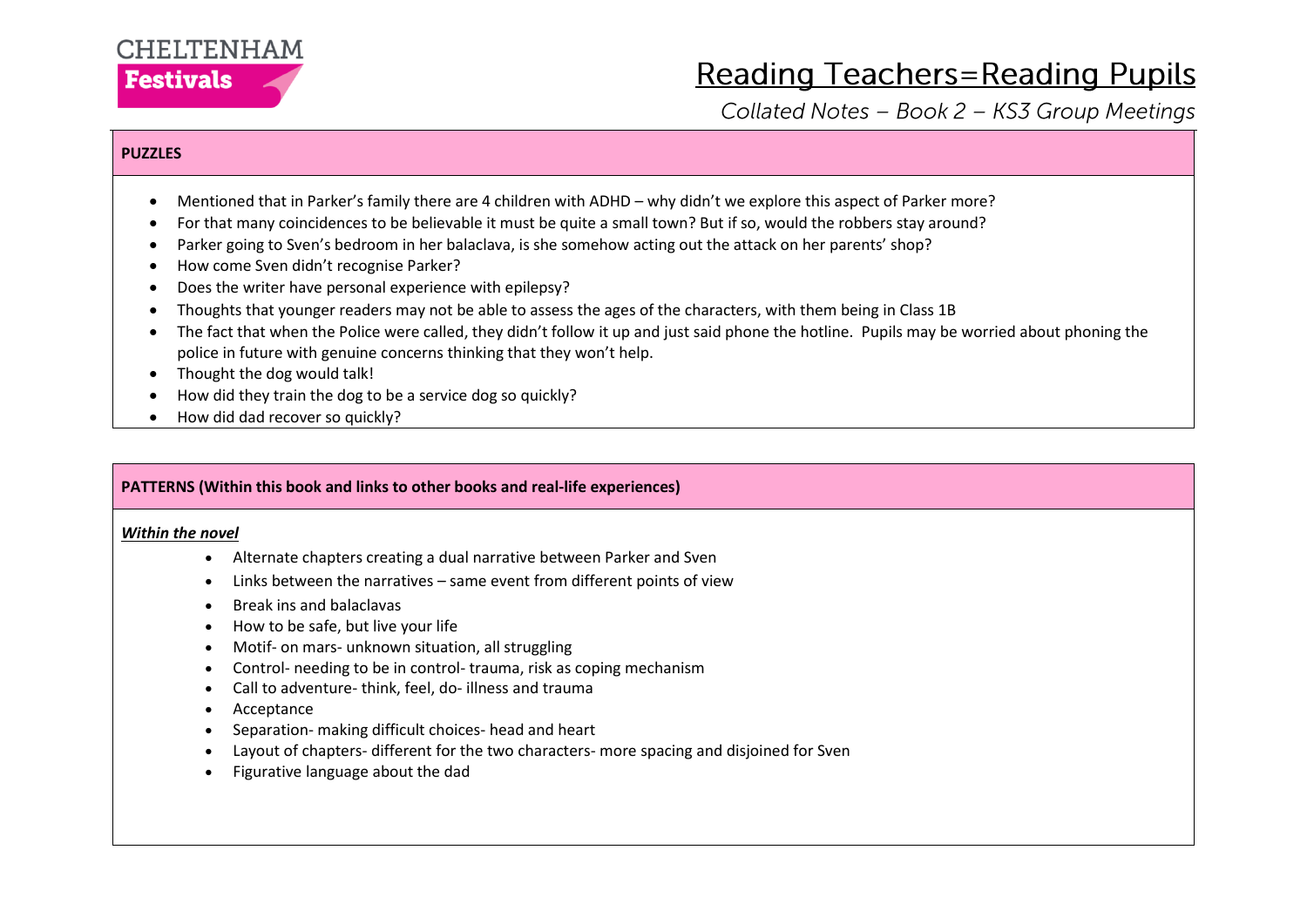# **CHELTENHAM Festivals**

# **Reading Teachers=Reading Pupils**

Collated Notes - Book 2 - KS3 Group Meetings

# **PATTERNS (Within this book and links to other books and real-life experiences)**

### *Real life links*

- Family members with epilepsy
- Anxiety
- Starting a new school, trying to make an impression etc
- Bonds with animals, especially dogs
- People are icebergs a good message for any age group
- Masking feelings
- First aid

## *Links to other books / film*

Themes of identify, friendship, hiding information away, how brains work:

- A Monster Calls, Patrick Ness illness, loss, grief
- We are all made of molecules, Susan Richardson dual narrative
- Divergent Book series, Veronica Roth
- When the World was Ours, Liz Kessler 3 character narrative
- Stone Cold, Robert Swindells (for Year 9)
- Common themes the outsider
- The Boy with the Butterfly Mind by Victoria Williamson preteens with divorcing parents, mental health issues
- Check Mates by Stuart Foster boy with ADHD
- Wonder by RJ Palacio
- Flush: A Biography – Virginia Woolf tells the life of Elix=zabeth Barrat Browning from the point of view of her spaniel.
- You've got mail
- State of Grace
- The Soup Movement
- Run Rebel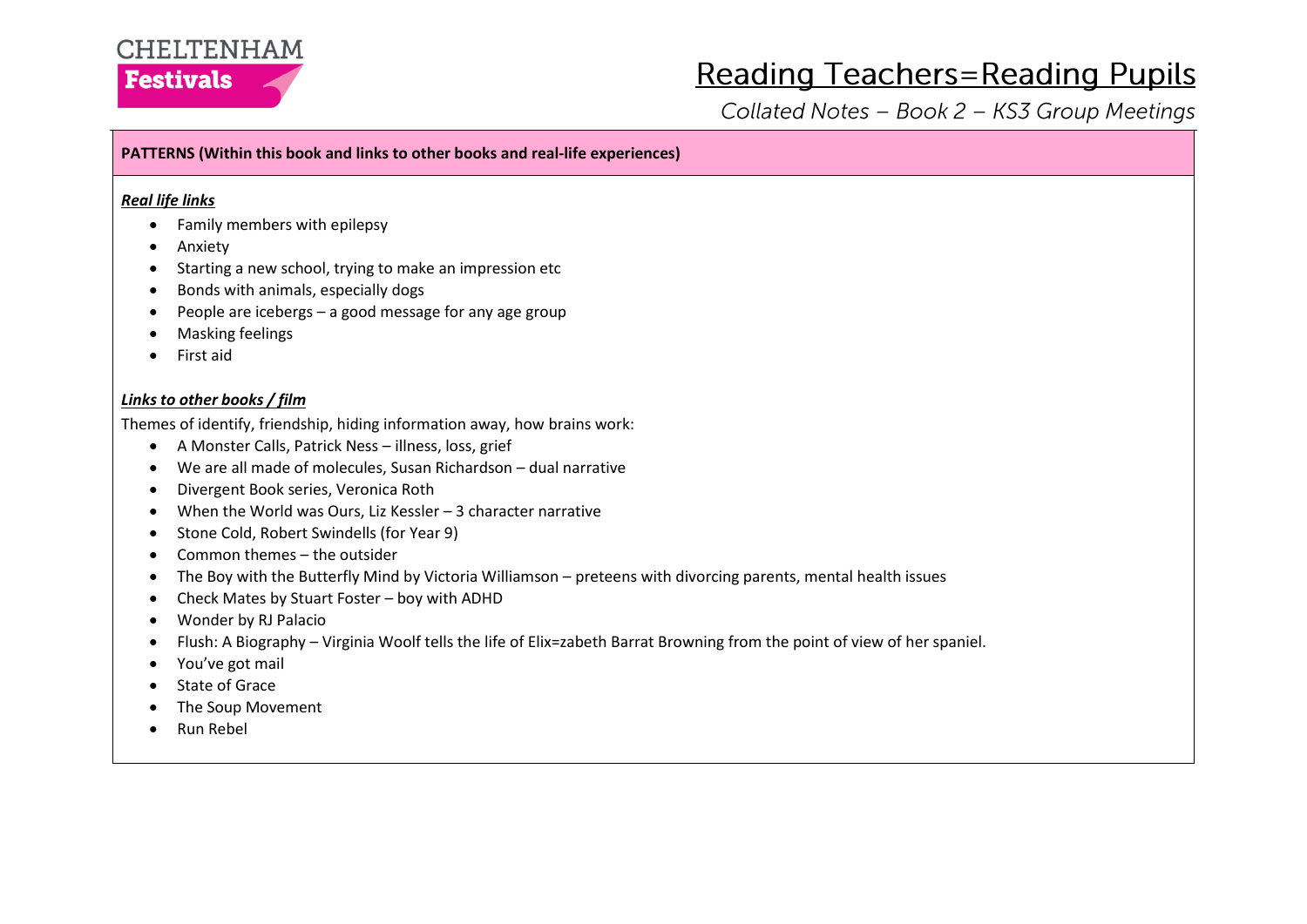

# **Reading Teachers=Reading Pupils**

Collated Notes - Book 2 - KS3 Group Meetings

### **HOOKS**

- Dogs/animals
- Mystery element
- Friendship story
- Budding romance
- A book for a Y6-7 transition project
- Displays in libraries linked to empathy and neuro-diversity
- $\bullet$  The dog will appeal to pupils (more girls)
- Alaska's split scene where she has to decide between Parker and Sven
- Use the questions for discussion at back of book but make them ambiguous so it doesn't ruin the plot

# **READING ALOUD, HAVING IGNITED THEIR CURIOSITY**

- Probably too long for just a class read
- Use with small groups, book groups, whole class
- Recommend to colleagues
- Short chapters for reluctant or struggling readers